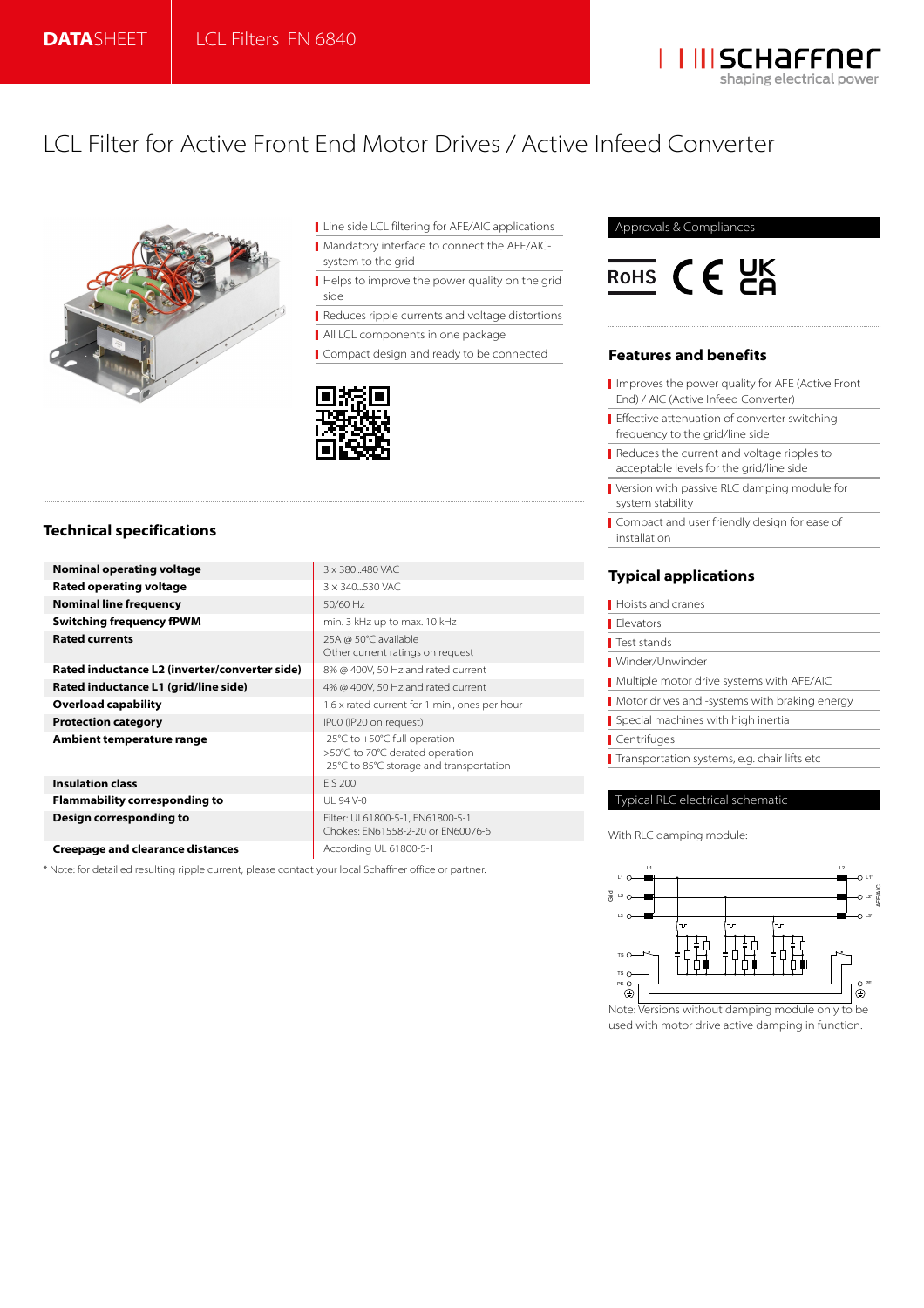# **Filter selection table**

| Filter*                  | <b>Rated current</b> | <b>Typical motor</b><br>drive** | <b>Frame size</b> | Nominal inductance |            |           | Nominal C capacity   Typical power loss*** | Input/Output<br>connections | Weight |
|--------------------------|----------------------|---------------------------------|-------------------|--------------------|------------|-----------|--------------------------------------------|-----------------------------|--------|
|                          | @ 50°C               | 400 V/50 Hz                     |                   | L <sub>2</sub>     | L1         |           |                                            |                             |        |
|                          | [A]                  | [kVA]                           |                   | [ <b>mH</b> ]      | $[m$ H $]$ | $[\mu F]$ | [W]                                        |                             | [kg]   |
| with RLC damping module: |                      |                                 |                   |                    |            |           |                                            |                             |        |
| FN 6840-25-113-E0XXR     | 25                   | 17                              | D                 | 2.35               | .22        | 30        | 510                                        | $-113$                      | 26     |
| without damping module:  |                      |                                 |                   |                    |            |           |                                            |                             |        |
| FN 6840-25-113-E0XXX     | 25                   | 17                              | D                 | 2.35               | .22        | 30        | 360                                        | $-113$                      | 24     |

\*\*\* Other current ratings on request.

\*\*\* Rated current @ 400 VAC/50 Hz. The proper power selection depends upon the drive specification, the motor and the application requirements.

\*\*\* Losses calculated at 400 VAC/50 Hz and 3 kHz switching frequency.



# **Temperature monitoring function**

The temperature monitoring device opens a potential-free contact in the case of filter overtemperature (>180°C). The maximum switching capability is 5 A/240 V. **Important Note:** The switch **MUST** be used, for example, as an input of a logic controller (e.g. PLC, CNC etc.) or as the trip of a circuit breaker in order to interrupt the mains power supply.

# **Required drive settings and grid considerations**

Ensure the drive's switching frequency is set between the required minimum and maximum switching frequency. The max. permissible motor drive DC link voltage is 850 VDC.

Check the drive manufacturer manual whether special settings are necessary. In any doubt contact the drive manufacturer.

**CAUTION:** There is a risk of damaging the filter if the settings are not correct on the Active Front End (AFE) motor drive, also called Active Infeed Converter (AIC).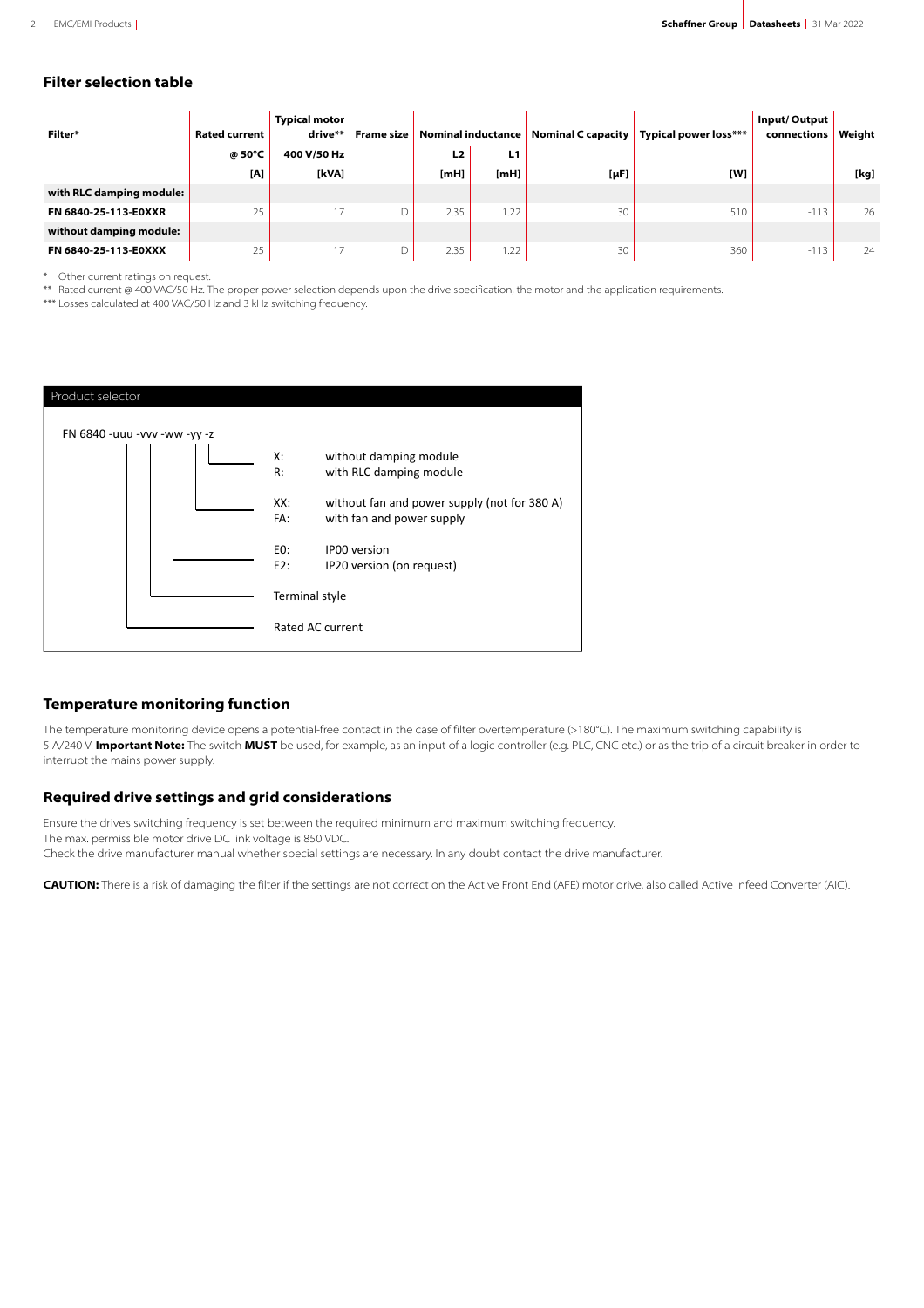# **FN 6840 Mechanical data of IP00 design**



# **Dimensions**

|                     |     |     |     | $\mathbf{r}$<br>$\mathbf{v}$ |     | -   |
|---------------------|-----|-----|-----|------------------------------|-----|-----|
| <b>Frame size D</b> | 540 | 180 | 560 | 489                          | 260 | 238 |

All dimensions in mm

Tolerances according: ISO 2768-m/EN 22768-m, if not stated otherwise

# **Filter power terminals**

|         | <b>Screw thread</b><br><b>Cross section</b> |             | Flex wire AWG | Screw torque value | Max width** | <b>Frame size</b> |
|---------|---------------------------------------------|-------------|---------------|--------------------|-------------|-------------------|
|         |                                             |             |               |                    | cable lug   |                   |
|         |                                             | [mm2]       |               | [Nm]               | [mm]        |                   |
| $-113*$ | M6                                          | $0.75 - 16$ | $6 - 18$      |                    | 16          |                   |

\* Recommended connector type: wire or cable lug for 110 to 115, only cable lug for 115 to 118

\*\* Proof final installation for clearance and creepage

# **Filter signal and earth terminals**

| Terminal type | <b>Screw thread</b> | Screw torque value | <b>Frame size</b> |
|---------------|---------------------|--------------------|-------------------|
|               |                     | [Nm]               |                   |
| Signal        | $M3*$               | 0.5                | AII               |
| Earth (PE)    | M8                  |                    |                   |

\* Max width cable lug = 7 mm

**Note:** For additional information please contact your local Schaffner office or partner.